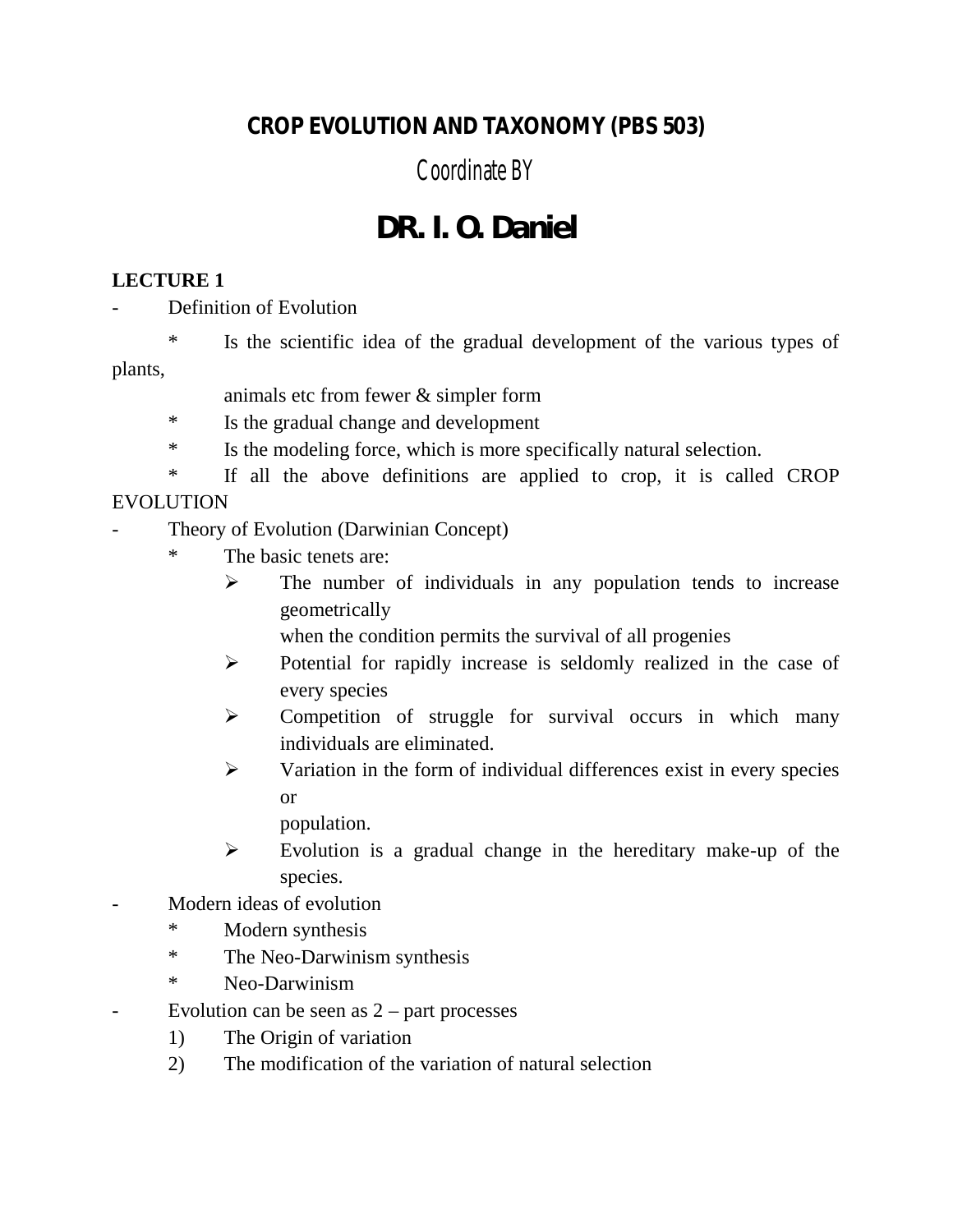#### **LECTURE 2**

- Mechanisms of Evolution
	- \* Evolution of crop plants
	- \* De-Candole thought about Agriculture
	- \* Contributions of N.I. Vavilov to crop plant origins
- Genetic basis for evolution of cultivated plants
	- \* Mendelian variation by mutation of genes
	- \* Interspecific hybridization
	- \* Polyploidy
	- \* Introgression
- Roles of hybridization
	- \* Definition of hybridization
	- \* High Crop yield
	- \* High crop quality
	- \* High nutritional levels and wide range of end users
	- \* Maintenance or extension of adaptation to soils and climate and as well as varieties for local specific environments
	- \* Pest and disease resistant crops
	- \* Produce varieties with improved resistance to various abiotic stress conditions.

#### **LECTURE 3**

- Selection in Crop Evolution
	- \* Natural selection (phyletic & speciation evolution)
	- \* Artificial selection
	- \* Aesthetic selection
- Origin of cultivated plants
	- \* Primary centre of diversity (definition and examples)
	- \* Secondary centre of diversity (definition and examples)
- Centre of recombination
- Features of centre of diversity
- Importance of plant genetic diversity
	- \* Enables farmer to grow crops under a range of varying conditions and ` adverse environment
	- \* Better management of uncertainties
	- \* Spread their risks of production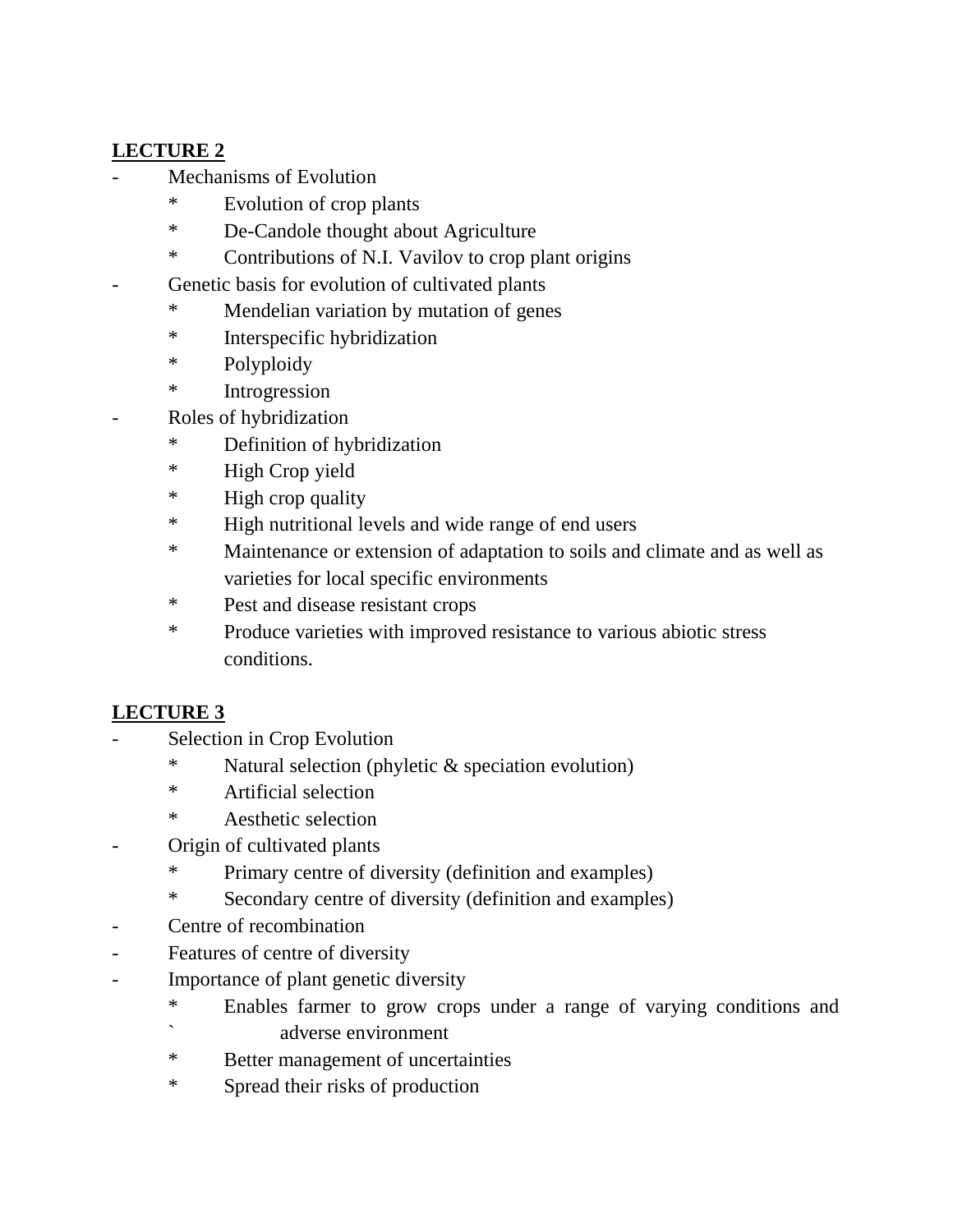- \* Sustain livelihood in marginal production areas
- \* Help both farmers and breeders to select and breed for better crops and varieties
- \* Satisfy present and future demands in production and consumer preferences
- \* Satisfy the diverse demand by households and consumers in different cultural settings

#### **LECTURE 4**

- Definition of Plant taxonomy
- Importance of Plant taxonomy
- Aims of Plant taxonomy
- Scope of Taxonomy
	- \* Identification
	- \* Nomenclature
	- \* Classification

#### **LECTURE 5**

- Plant Nomenclature
	- \* Why do we need such difficult Latin names for plant
- Binomial system and Nomenclature
	- \* Generic name and specific epithet
	- \* Citation and Authority
- Taxonomic Hierarchy
	- \* Definition of Taxonomic hierarchy
	- \* Taxon and Description of a taxon
- Ranks of Taxon (12 categories in the hierarchy)

#### **LECTURE 6**

- Descriptive features of Plant Taxonomy
- Floral formula
	- \* Definition of floral formula
	- \* Features of floral formula
- Analyses of floral formula

#### **LECTURE 7**

- **Practical** 
	- \* Survey of crop species and their relatives
	- \* Consideration of crop species and how they fit into a species
	- \* Collection of various species within a genus